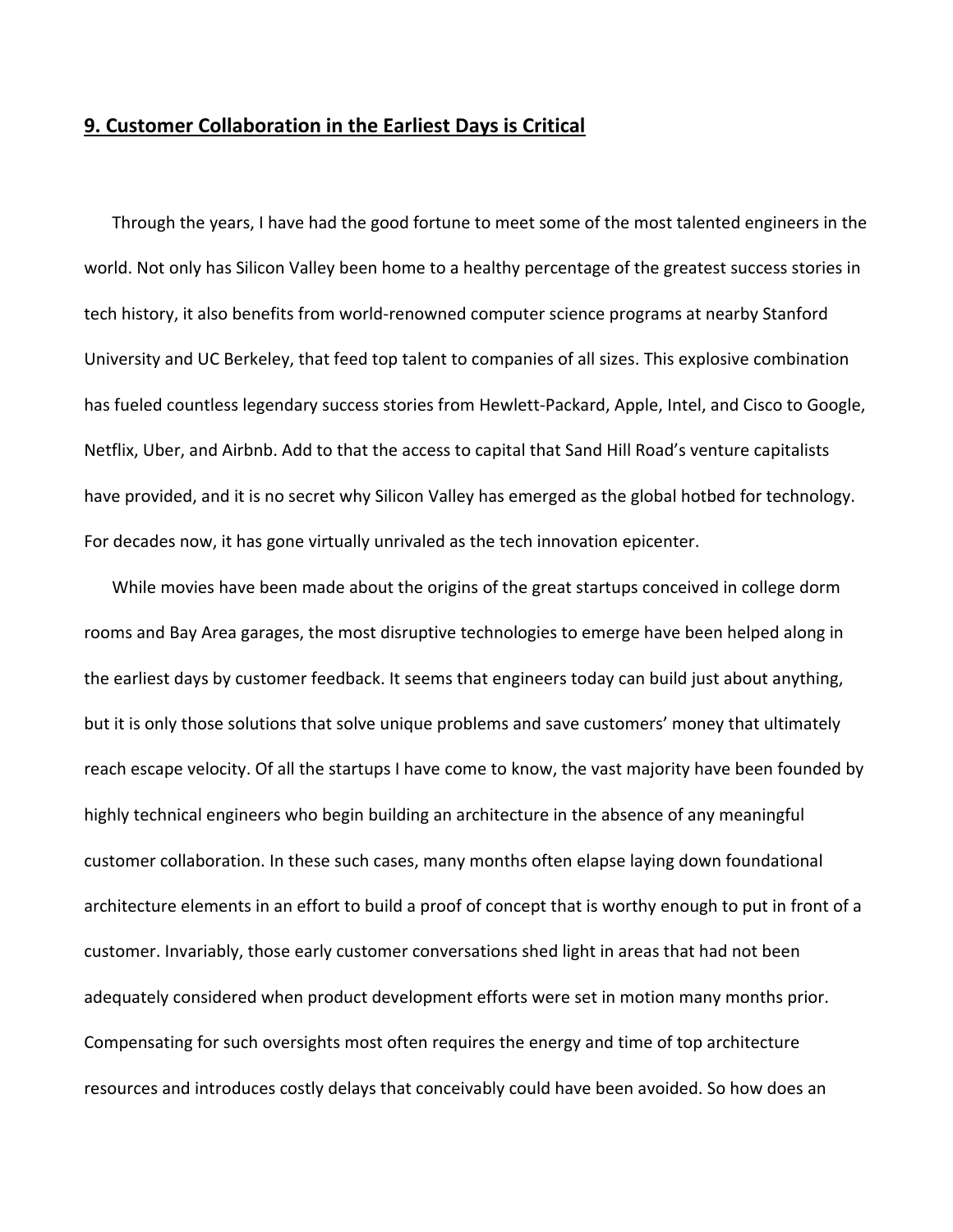early‐stage company without a track record get into the right level of discussions, with the right customers in those early days when it matters most?

I was fortunate to have the opportunity to work closely with the founders of Versa Networks and their architecture team just a few months after their coding efforts began in 2012. The core team had developed a strong reputation for building world‐class products having delivered four platforms from the ground up in prior years, most notably, Juniper's MX family of edge routers. Their meticulous attention to detail had enabled Juniper to establish a leading position in many of the largest and most complex networks in the world. Those customer engagements yielded a Rolodex of contacts that had gained a high level of trust and familiarity over time with the MX team's ability to deliver world‐class quality and reliability. In short, their reputation preceded them and many of those customers were eager to open the door to Versa's team when given the opportunity.

Together with the founders, we mapped out a game plan after we determined the most appropriate end markets to pursue. From there, we would leverage our collective networks to determine the best prospects in each of the three that we chose and gathered as much intelligence as we could ahead of our initial discussions. Over the course of several weeks, we methodically worked our way through the list and were fortunate to engage in meaningful collaboration with several of them in that time. We moved quickly to get NDA's signed in most cases and were pleased to validate many of the company's primary use cases while uncovering others that were not initially on the radar. The feedback proved to be critical and timely as it was still early enough to accommodate some of the feature requests which the team believed would help differentiate the platform going forward. The customers that proved to be the best fit for Versa's technology and who were willing to dedicate resources to further collaborate became part of a small group that we worked most closely with over